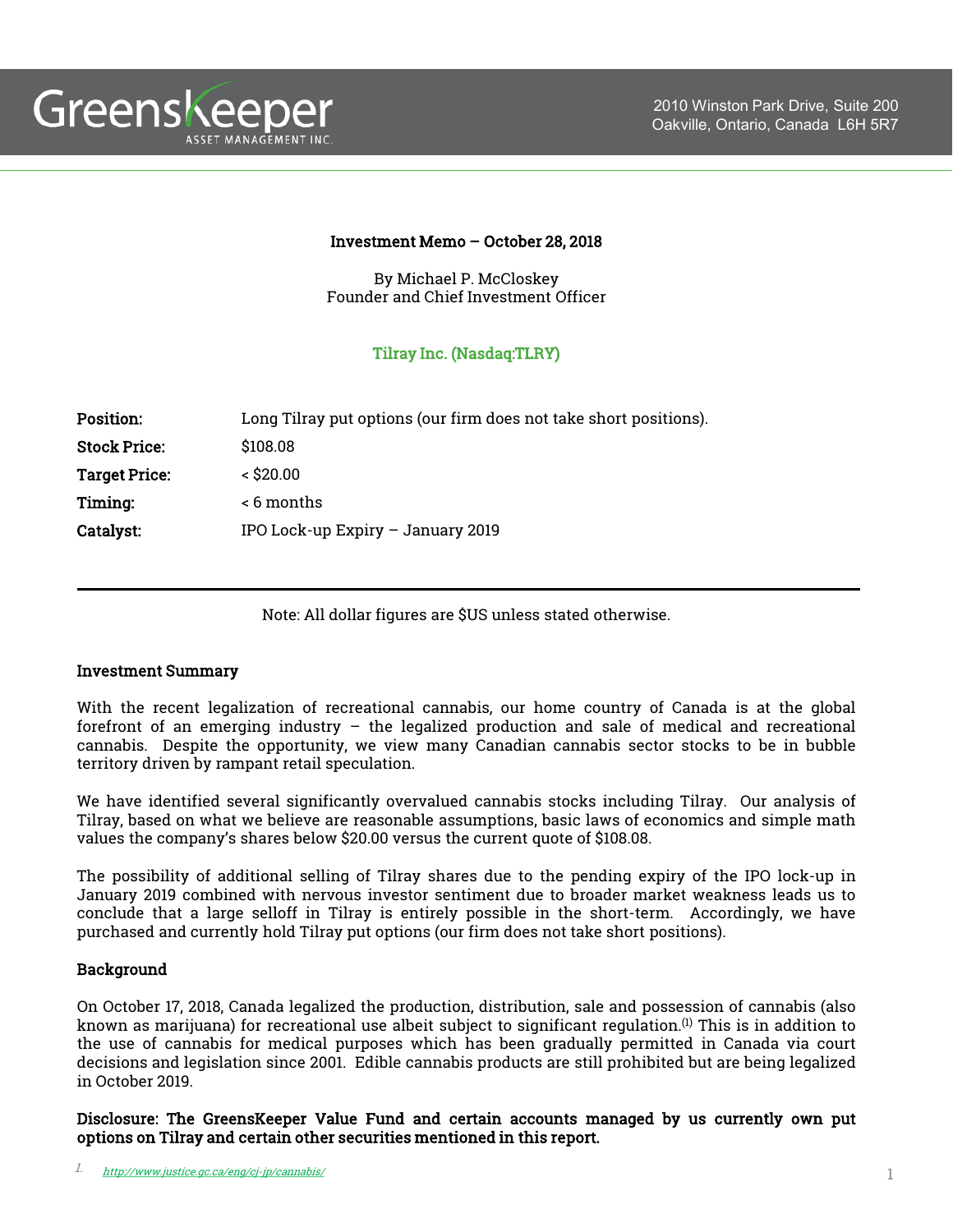As a result of the ongoing legalization of the sector, there has been a rush of private and publicly-traded producers, distributors and retailers looking to capitalize on this large market opportunity. According to Statistics Canada, at of October 26, 2018 there were 132 licensed producers/sellers of cannabis.<sup>(2)</sup> The lengthy lead times involved in constructing production facilities, obtaining mandatory licenses and securing distribution has led to short-term supply shortages at inception. These growing pains will abate as the market evolves.

Many of these companies (more than 60 by our count) have raised capital via the public markets and secured listings on the Toronto Stock Exchange or the Canadian Securities Exchange. A select few have also listed on major US markets (NYSE:ACB, NYSE:CGC, Nasdaq:CRON, NASDAQ:TLRY) with more likely to follow to gain access to the deeper pool of US investors. There are also numerous private companies involved in the sector that have raised capital privately.

The legalization of the sector has also attracted the attention of a number of large consumer products companies. For example, beer and wine producer Constellation Brands (NYSE:STZ) has invested \$4 billion in Canopy Growth (NYSE:CGC), Molson-Coors (NYE:TAP) has formed a joint venture with HEXO Corp. (TSX:Hexo)<sup>(4)</sup> and Pepsi and Coke have both been rumored to be looking at the sector.<sup>(5)</sup> We estimate that approximately \$10 billion of capital will have been raised for cannabis companies during 2018 alone. (6)

# Total Addressable Market

Greenskeeper

ASSET MANAGEMENT INC

Given that the recreational market is only two weeks old, there is limited historical data on the size of the addressable market in Canada. However, we have made an educated guess based on publicly available data.

Despite the US federal prohibition of marijuana use, the state of Colorado has permitted and regulated its use since 2014. $^{(7)}$  The Colorado cannabis market is maturing with demand actually starting to decline. Demand in both 2016 and 2017 was approximately 208,600 kilograms (kg) with 91% coming from state residents and 9% from "visitors" - likely recreational tourists.®© These figures are for legal purchases and a sizable illicit market continues to exist.

We believe that it is reasonable to assume that per capita usage, the split between medical and recreational usage and the size of the illicit market in Canada at maturity will be similar to the Colorado experience. We do however anticipate a lower number of visitors (cannabis tourists) than the Colorado experience due to legalization throughout Canada.

- 2. [https://www.canada.ca/en/health-canada/services/drugs-medication/cannabis/licensed-producers/authorized-licensed-producers-medical](https://www.canada.ca/en/health-canada/services/drugs-medication/cannabis/licensed-producers/authorized-licensed-producers-medical-purposes.html#a2)purposes.html#a2
- 
- 3.<br> <https://www.bnnbloomberg.ca/quebec-pot-stores-to-limit-operating-hours-due-to-supply-shortages-1.1159040><br>
https://business.financialpost.com/cannabis/constellation-brands-and-molson-coors-are-in-now-the-cannabis-world-
- GreensKeeper estimates. See als[o https://mjbizdaily.com/big-hits-cannabis-companies-on-pace-to-raise-record-8-billion-in-2018/](https://mjbizdaily.com/big-hits-cannabis-companies-on-pace-to-raise-record-8-billion-in-2018/) and
- <https://www.theglobeandmail.com/business/streetwise/article-investment-banks-reap-rewards-with-28-billion-in-cannabis-equity/>
- 

9. Cannabis consumption/supply quantities are typically described using flower weight, such as grams/kilograms of marijuana flower equivalent. See the Appendix for additional details.

<sup>7.</sup> https://www.uegropeandmail.com/pusiness/sueetwise/affucie-investment-panks-reap-fewards-whil-28-pmon-in-cam<br>8. <https://www.colorado.gov/pacific/sites/default/files/MED%20Demand%20and%20Market%20%20Study%20%20082018.pdf><br>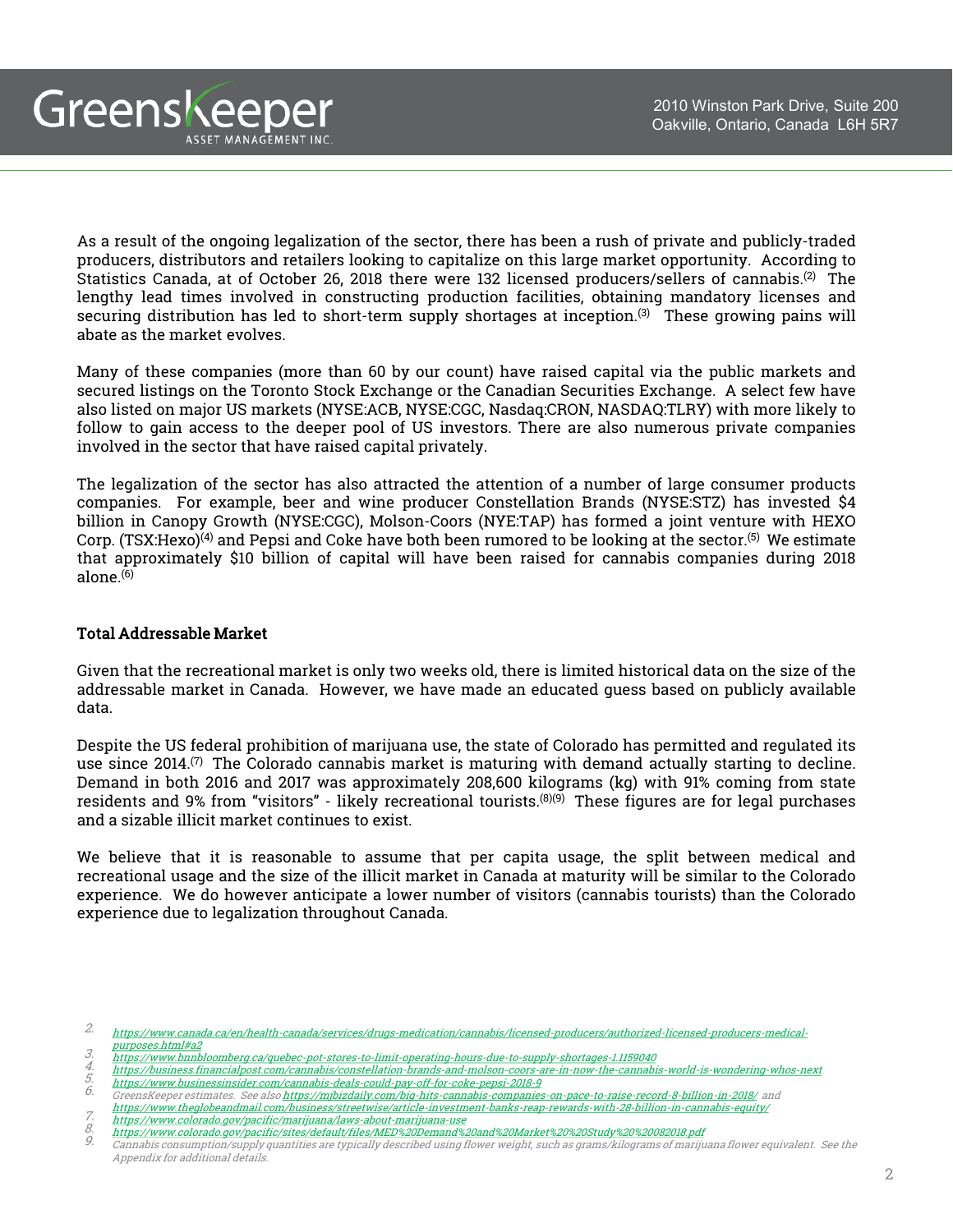|                                |                 | Market Size (US\$MM) |              |         |
|--------------------------------|-----------------|----------------------|--------------|---------|
|                                | Population (MM) | Medical              | Recreational | Total   |
| Colorado                       | 5.61            | \$417                | \$1,091      | \$1,508 |
| Canada (adj. - legal channels) | 36.71           | \$1,613              | \$4,226      | \$5,839 |

Source: GreensKeeper, Colorado Dept. of Revenue

Based on these assumptions, we estimate the Canadian retail market at maturity to be no more than US\$6 billion per year. Other analysts have suggested similar estimates.<sup>(10)</sup> Tilray's most recent investor presentation (October 2018) cites a recreational market opportunity of \$1.4 to \$3.2 billion in 2019 and a long-term market opportunity of US\$4.7 to \$7.6 billion. We believe that the top end of the company's range is a little high.

We also anticipate that average retail prices will decline over time as production (supply) increases due to limited barriers to entry. This has been the experience in the Colorado market: <sup>(11)</sup>



It is also helpful to measure the market size in terms of kilograms (kg) of annual demand. Using current Canadian retail prices<sup>(12)</sup> of CAD\$8.50-\$12.50/g (US\$6.50-\$9.57/g) as a quide, this implies a total Canadian legal market of approximately 610K-900K kg of cannabis demand per year. Other analysts have estimated the market at between 600K-800K kg/year. (13)

On the supply-side, the top-ten licensed producers alone have already announced capacity plans exceeding 900K kg by the end of 2019. $^{(14)}$  That figure doubles to 1,800K kg (or twice predicted domestic demand) if we include the remainder of the publicly-listed licensed cannabis producers. There will also be additional supply from private companies and many of the hundreds of additional late-stage license applicants. The current situation of limited supply is unlikely to last for very long. In addition, in order to eliminate the illicit market, legal channels will need to be price competitive with the black market where cannabis is estimated to sell for approximately CAD\$6.83/g (US\$5.23/g).<sup>(15)</sup> This future supply glut will put downward pressure on pricing and margins throughout the value chain. Even if the above production figures are inflated (which we believe to be the case), supply should exceed domestic demand within a few short years.

- 11. <https://www.coloradopotguide.com/colorado-marijuana-blog/article/marijuana-prices-in-denver-and-colorado-winter-20172018-and-spring-2018-update/><br>12. https://globalnews.ca/news/4563144/heres-how-much-cannabis-costs-acro
- 13. Cormark Securities Canadian Marijuana Sector note, March 23, 2018. 14. Ibid.
- 

<sup>10.</sup> See <https://www.bnnbloomberg.ca/canadian-legal-pot-sales-could-reach-6-5b-by-2020-and-even-top-spirits-cibc-says-1.1074098> and

<https://www2.deloitte.com/content/dam/Deloitte/ca/Documents/consulting/ca-cannabis-2018-report-en.PDF>

Ibid.<br><https://globalnews.ca/news/4073296/marijuana-legalization-price-of-pot-canada/>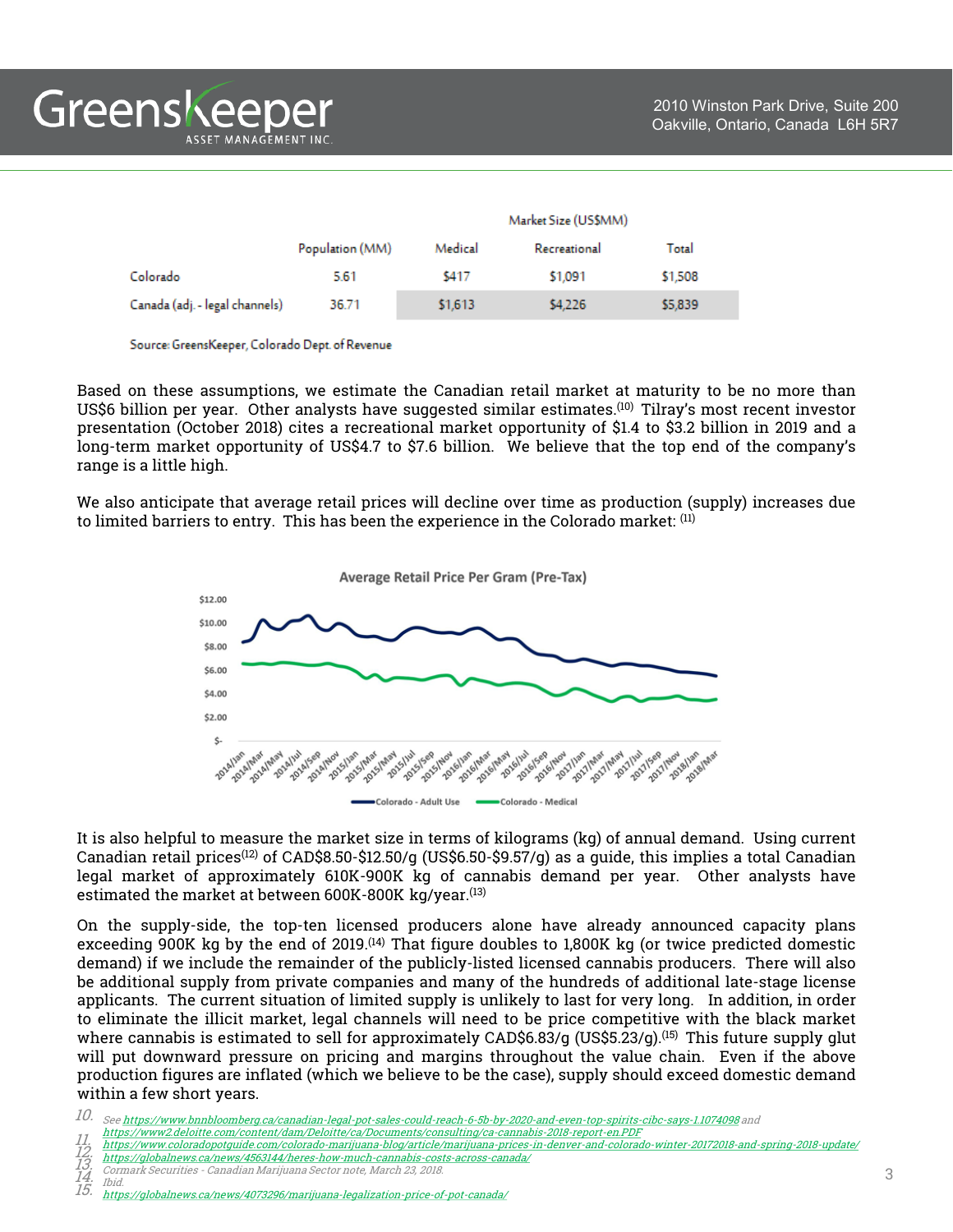Tilray's IPO prospectus prominently acknowledges the risk of an oversupplied market (emphasis added): $^{(16)}$ 

> In anticipation of <sup>a</sup> surge in demand for cannabis as <sup>a</sup> result of the expected implementation of the Cannabis Act and the legalization of adult cannabis use, we and other cannabis producers in Canada may produce more cannabis than is needed to satisfy the collective demand of the Canadian medical and proposed adult-use markets, and we may be unable to export that oversupply into other markets where cannabis use is fully legal under all federal and state or provincial laws. As a result, the available supply of cannabis could exceed demand, resulting in <sup>a</sup> significant decline in the market price for cannabis. If this were to occur, there is no assurance that we would be able to generate sufficient revenue from the sale of adult-use cannabis to result in profitability.

### Industry Consolidation

Mergers and acquisitions (M&A) in the cannabis sector are already taking place. We believe that the Canadian cannabis industry will continue its consolidation and eventually mature into a handful of largescale producers. Given the industry's limited barriers to entry, low cost of production will become increasingly important, especially once the market is oversupplied. Production at scale and cultivation expertise should both drive down unit production costs. We also believe that retail buyers (including provincial distributors) will ultimately prefer to deal with a few reputable suppliers that can consistently produce high-quality product at volume.

Given this backdrop, the winners are likely to be cannabis producers that: (i) have access to capital, (ii) are able to ramp production quickly and (iii) are able to establish and maintain relationships with major buyers/distributors. Cannabis companies with large market capitalizations and inflated market valuations are the likely consolidators given their advantage of using their overvalued stock as M&A currency.

| Ticker            | Name                                       | Market Cap       |
|-------------------|--------------------------------------------|------------------|
| WEED              | Canopy Growth Corporation                  | \$11,399,106,144 |
| <b>TLRY:US</b>    | Tilray Inc.                                | \$10,179,712,350 |
| <b>ACB</b>        | Aurora Cannabis Inc.                       | \$9,071,384,978  |
| CGC:US            | Canopy Growth Corporation                  | \$8,688,539,523  |
| ACB <sub>US</sub> | Aurora Cannabis Inc.                       | \$6,971,349,766  |
| <b>GWPH:US</b>    | <b>GW Pharmaceuticals Plc</b>              | \$3,848,481,203  |
| <b>APH</b>        | Aphria Inc.                                | \$3,654,668,028  |
| <b>CRON</b>       | Cronos Group Inc.                          | \$1,787,004,460  |
| <b>CRON:US</b>    | Cronos Group Inc.                          | \$1,363,484,402  |
| <b>HEXO</b>       | HEXO Corp.                                 | \$1,076,967,963  |
| <b>TRST</b>       | CannTrust Holdings Inc.                    | \$1,065,811,881  |
| <b>TGOD</b>       | The Green Organic Dutchman Holdings        | \$977,429,168    |
| <b>HYYDEUS</b>    | HEXO Corp - Ordinary Shares                | \$827,444,276    |
| <b>HMMI</b>       | Horizons Marijuana Life Sciences Index ETF | \$786,324,842    |
| CARA:US           | Cara Therapeutics Inc.                     | \$699,370,259    |
| OGI               | OrganiGram Holdings Inc                    | \$643,775,675    |
| HMMI.U            | Horizons Marijuana Life Sciences Index ETF | \$601,332,020    |
| XLY               | Auxly Cannabis Group Inc.                  | \$575,647,079    |
| MI:US             | <b>ETFMG Alternative Harvest</b>           | \$556,311,000    |

SELECTED CANNABIS STOCKS AND ETFS

Source: GreensKeeper, Quotestream. Non US-listed companies are quoted in Canadian dollars. Based on closing prices on October 26, 2018.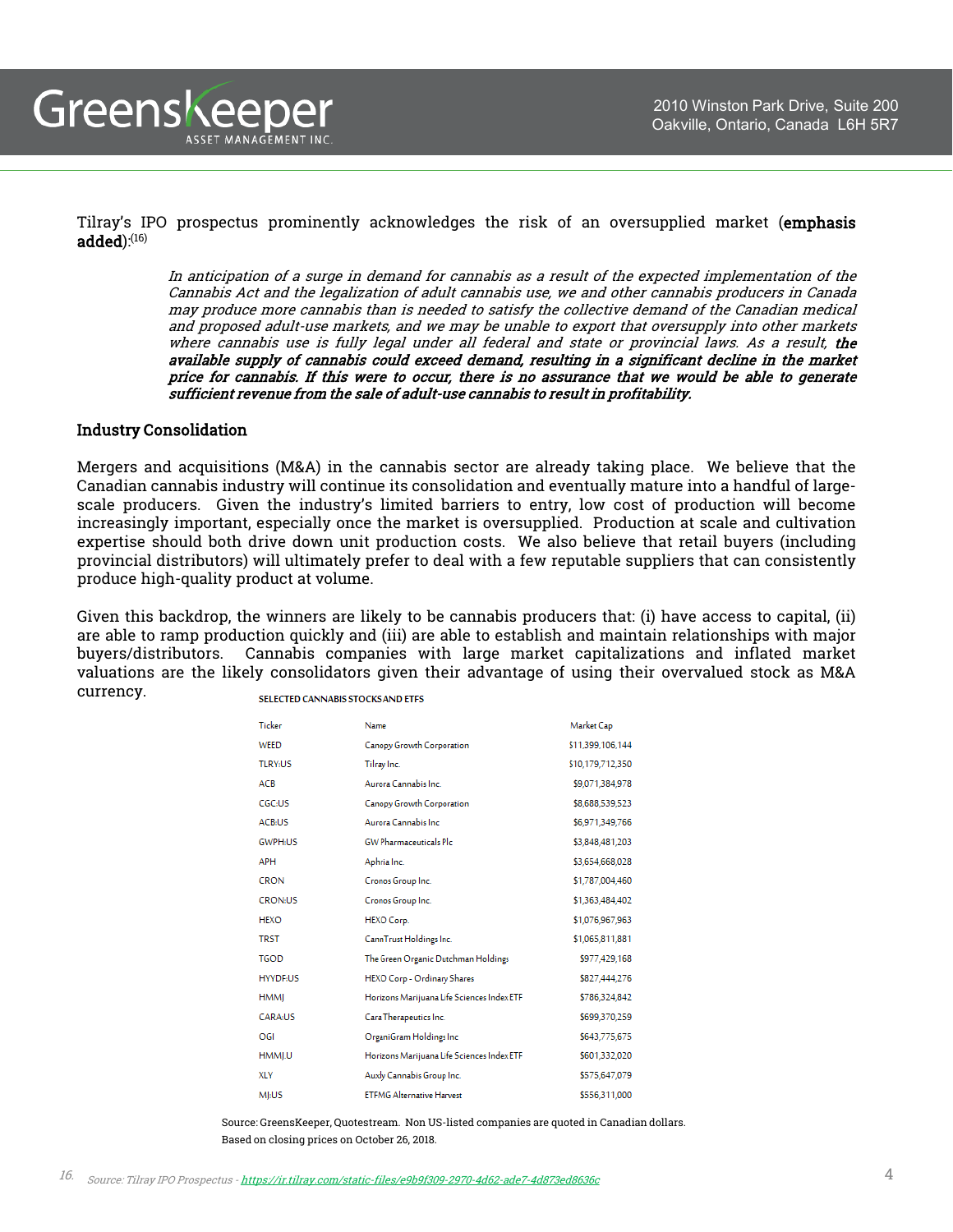

# Tilray Inc. (Nasdaq:TLRY)

Despite the sizable opportunity presented by Canada's recent cannabis legalization, we view many of the publicly-traded cannabis producers to be overvalued. We believe that Tilray falls into that category and have purchased and currently hold Tilray put options (our firm does not take short positions).

On its website, Tilray defines itself as follows: $^{\left( 17\right) }$ 

Tilray is a global leader in medical cannabis research, cultivation, processing and distribution. We aspire to lead, legitimize and define the future of our industry by building the world's most trusted cannabis company.

To be clear, we have no reason to believe that Tilray and its management is anything but earnest in pursuing their mission. It seems to us that they believe in cannabis legalization, their product(s), their strategy and are doing their level best to successfully execute. Our negative view of the stock is strictly a valuation call combined with a short-term catalyst.

## Key Events and Analysis

Tilray was one of the first cannabis company to list its shares on Nasdaq after completing its IPO in July 2018. (18) The company raised \$176 million at a price of \$17.00 per share including the underwriter's exercise of the greenshoe option. The company has a dual-share structure with control residing with cannabis-focused venture capital firm Privateer Holdings Inc. Brendan Kennedy – the CEO of Tilray – is also the Executive Chairman and a founder of Privateer. (19)

The table below sets out Tilray's equity outstanding. Privateer's multi-voting shares alone entitle them to a 68% voting interest. Combined with their ownership of most of the sub-voting shares, Privateer controls over 92% of the votes and has an 80.5% equity interest in Tilray. The multi-voting shares are convertible one-for-one into subordinate voting shares at Privateer's option and a mandatory conversion is triggered upon the occurrence of certain events.

| Ownership     | <b>Shares</b> |                         |
|---------------|---------------|-------------------------|
| Privateer     | 58,333,333    | Sub-voting (1 vote)     |
| Others        | 7,794,042     | $\alpha - \alpha$       |
| Issued on IPO | 10,350,000    | . .                     |
|               | 76,477,375    | <b>Total Sub-Voting</b> |
| Privateer     | 16,666,667    | Multi-voting (10 votes) |
|               | 93,144,042    | Shares outstanding      |

Source: GreensKeeper and SEC filings.

<sup>17.</sup> <https://www.tilray.com/><br>18. <https://www.businesswire.com/news/home/20180723005661/en/Tilray-Announces-Closing-Initial-Public-Offering-Full><br>19. <u><https://www.privateerholdings.com/about></u>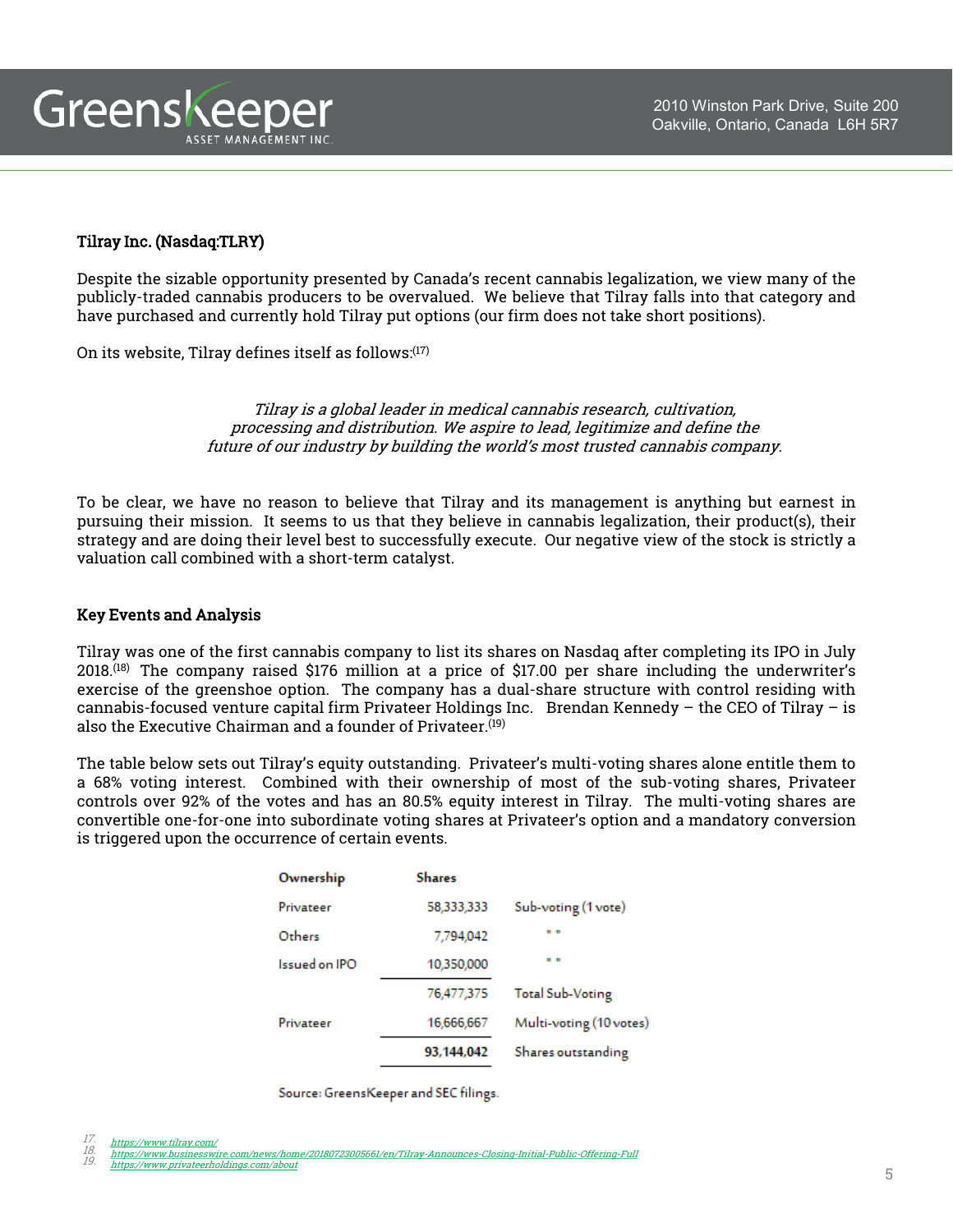

Greenskeeper

ASSET MANAGEMENT INC.

Privateer is the sponsor and longtime backer of Tilray and funded the company as it has grown. A portion of the IPO proceeds went towards the repayment of debt facilities previously extended by Privateer. Post-IPO, Privateer's ownership interest in Tilray is via equity (sub-voting and multi-voting shares).

Since the IPO, Tilray's stock has traded as low as \$20.10 per share and as high as \$300.00 per share. The stock peaked on September 19, 2018 – the day after the company's announcement of its US Drug Enforcement Agency (DEA) approval to import cannabis into the US for a clinical trial and the CEO's appearance on CNBC's Mad Money with Jim Cramer. (20)

The current stock price of \$108.08 gives the company a market capitalization of \$10.2 billion. Tilray smartly took advantage of investor interest by recently issuing US\$450 million of 5-year convertible debentures (5% coupon) in a private placement. $^{(21)}$  With a conversion price of \$167.41, we view the debentures as debt and a cheap source of financing. The offering's use of proceeds was described as being for working capital, future acquisitions, general corporate purposes and the repayment of a mortgage.

Tilray is targeting both the medical and recreational segments of the cannabis market. The company has production facilities in Canada and Portugal and sales offices in Europe and Australia. All facilities require a government-issued production and other licenses. In order to supply the medical market, an additional Good Manufacturing Practice (GMP) certification is required and import/export licenses by jurisdiction. Tilray has already secured most of these licenses.

Tilray's strategy is to continue to develop a high-quality medical cannabis brand in various form factors (flower, oils, etc.). The company is also targeting the recreational use segment via newly created brands and brands licensed from Privateer. Building a recognized consumer brand in a new market takes time and considerable investment. Tilray will be up against many other deep-pocketed competitors and will be further constrained by cannabis-related regulations that mandate plain packaging and largely restrict advertising.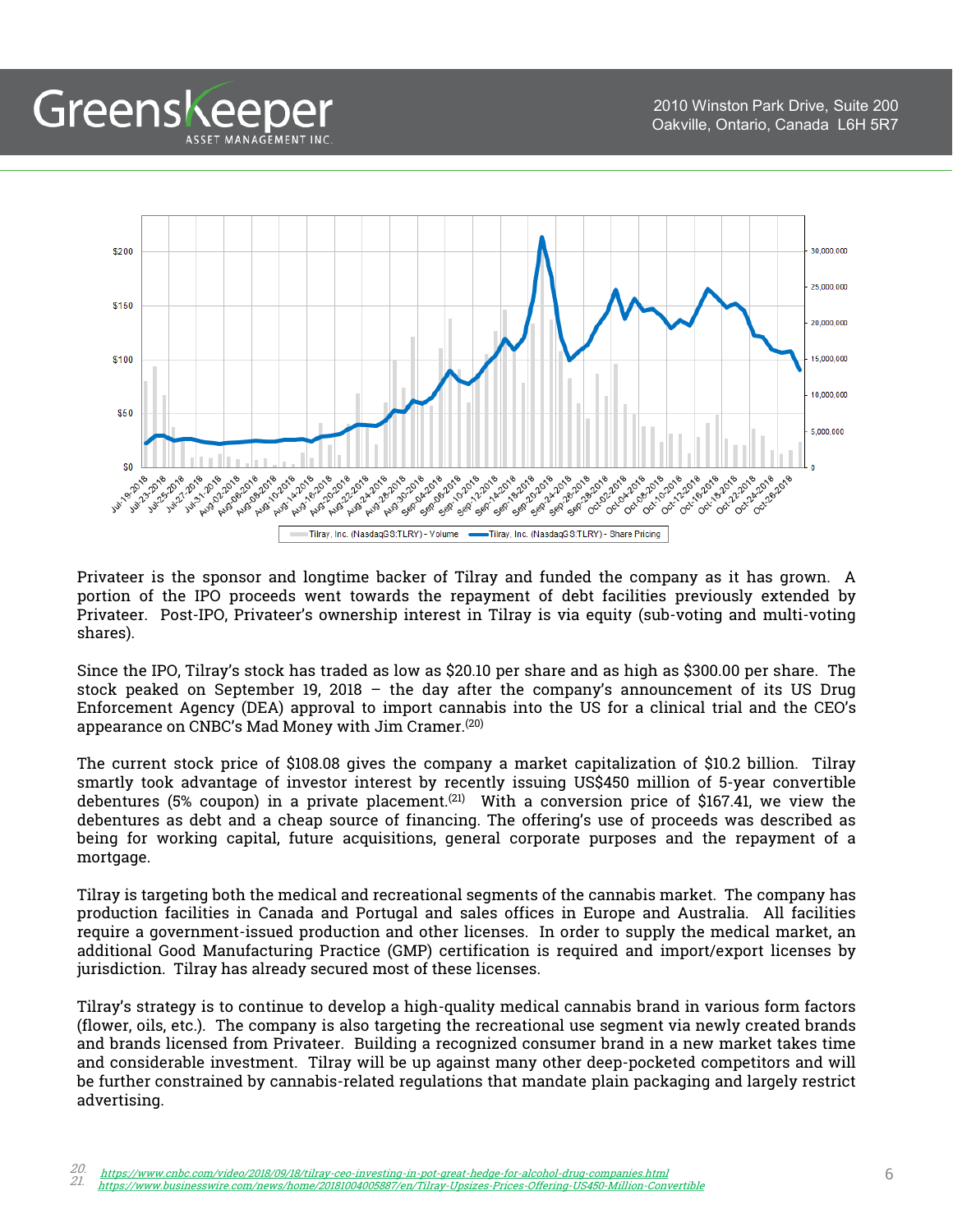

To date, Tilray has announced a number of successful agreements and milestones including:

- Became the first company to legally export medical cannabis products from North America to the European Union in 2016
- The entering into an agreement with Sandoz Canada (Novartis) to collaborate on the creation and sale of co-branded and co-developed non-combustible medical cannabis products
- Supply agreements and/or Letters of Intent (LOIs) with major Canadian pharmacies (Shoppers Drug Mart, Pharmasave) and eight Canadian provinces and territories
- A partnership agreement with a German wholesaler to distribute medical cannabis products to pharmacies in Germany
- Participation in five clinical trials
- US DEA approval to import a medical cannabis product to the US for a clinical trial

We came across an interesting chart (reproduced below) that was published online in August 2018. $^{(22)}$  The data is incomplete as it excludes supply agreements in certain provinces (e.g. Ontario, British Columbia) where supply agreement volumes have not been disclosed. However the methodology is consistent for all companies and provides an interesting comparative ranking of the major publicly-traded cannabis producers.

Tilray's October 2018 investor presentation discloses 5,650 kg of supply agreements which is consistent with the green bar for Tilray in the chart below. However we noticed that the chart contains an error -Tilray's enterprise value at the time of publication was approximately CAD\$6.2 billion. We have taken the liberty of correcting the chart in order to highlight the fact that Tilray's relative valuation (based on EV / Yr1 Supply Agreements) was even more out of step with the industry than originally shown. In addition, Tilray's stock has increased considerably since this analysis was published. The company's current enterprise value is approximately CAD\$13.8 billion which would put Tilray's blue bar completely off the chart at the top.



**Canadian Cannabis Supply Agreements and Enterprise Values** 

Supply Agreements (kg/year, Year 1)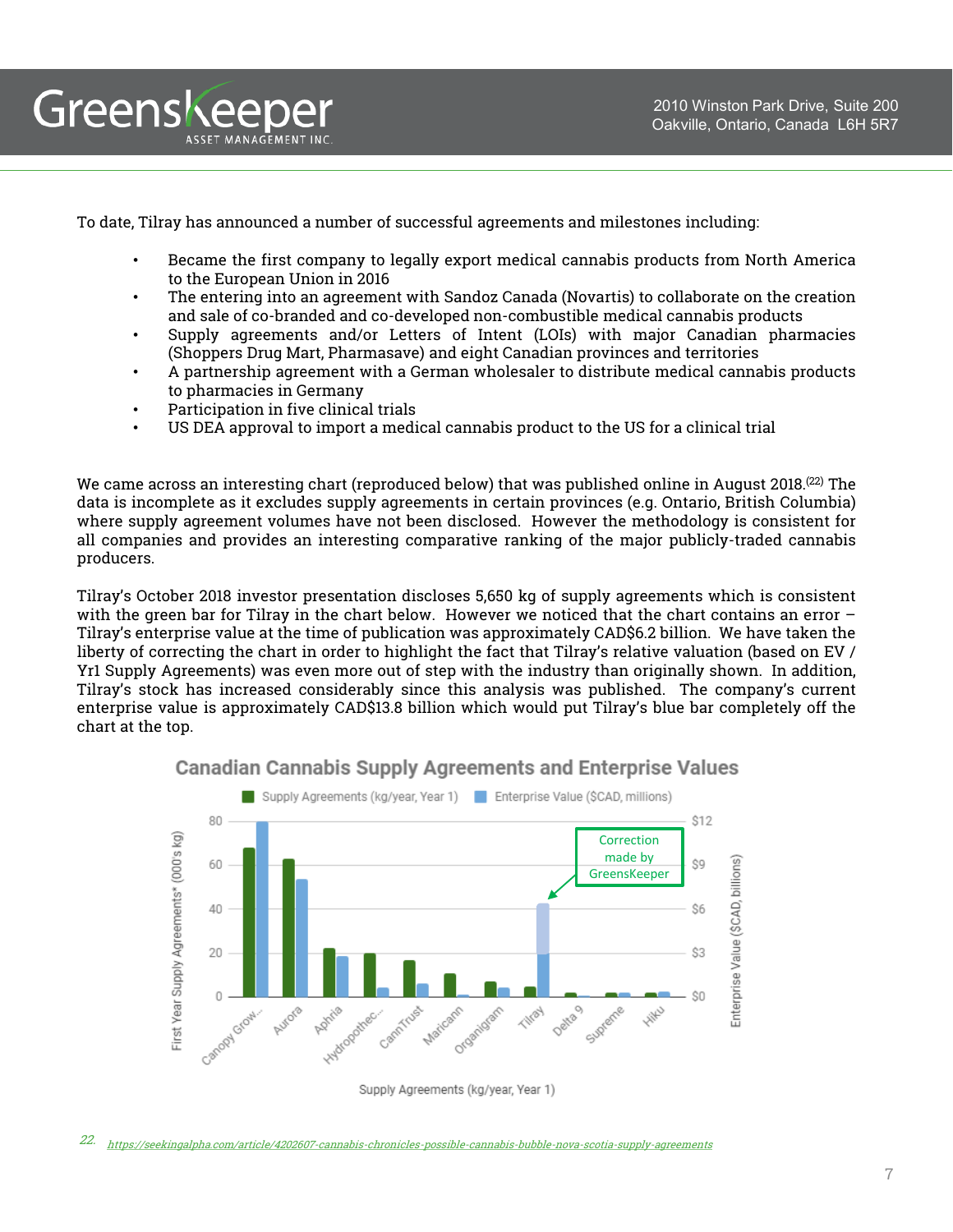

# Production Capacity

Tilray's investor presentation details the company's existing and proposed production capacity:

| <b>Strategic, Global Production Footprint'</b><br>Our total production area is expected to total<br>912,000 square feet by the end of 2018 <sup>1,2,3</sup> |                                    |                                          |                                                    |                      |                   |  |
|-------------------------------------------------------------------------------------------------------------------------------------------------------------|------------------------------------|------------------------------------------|----------------------------------------------------|----------------------|-------------------|--|
|                                                                                                                                                             | <b>ATILRAY</b><br>High Park        |                                          |                                                    |                      |                   |  |
|                                                                                                                                                             | <b>CANADA</b><br>NANAIMO B.C.      | <b>PORTUGAL2</b>                         | <b>FARMS<sup>2</sup></b><br><b>ENNISKILLEN, ON</b> | <b>PROCESSING2,3</b> | <b>TOTAL</b>      |  |
| <b>PARCEL SIZE</b>                                                                                                                                          | <b>218K SQFT</b>                   | 2.6MMSQFT <sup>4</sup>                   | 4.4 MM SQFT                                        | <b>215K SOFT</b>     | 7.4MM SOFT        |  |
| <b>PHASE I DEVELOPMENT</b>                                                                                                                                  | <b>60K</b> SQFT<br><b>COMPLETE</b> | <b>230K SOFT</b>                         | <b>566K SOFT</b>                                   | <b>56K SOFT</b>      | <b>912K SQFT</b>  |  |
| <b>MAX DEVELOPMENT</b>                                                                                                                                      | <b>215K SQFT</b>                   | 1.3MMSQFT                                | 2.2MMSOFT                                          | <b>86K SQFT</b>      | 3.8MM SQFT        |  |
| <b>CULTIVATION FORMAT</b>                                                                                                                                   | <b>INDOOR</b>                      | INDOOR/<br>GREENHOUSE/<br><b>OUTDOOR</b> | GREENHOUSE/<br><b>OUTDOOR</b>                      |                      |                   |  |
| IER: FORWARD-LOOKING INFORMATION<br>EVELOPMENT UNDER CONSTRUCTION<br>PENDING REGULATORY APPROVAL<br><sup>4</sup> DOES NOT INCLUDE LAND YET TO BE PURCHASED  |                                    |                                          |                                                    |                      | C2018 TILRAY   13 |  |

Based on the production yields of other cannabis producers and discussions with industry insiders, we use a rule of thumb to estimate production capacity. A fully-operational indoor facility and outdoor growers in favourable climates can produce  $\sim$ 100 g/sq.ft./yr of saleable cannabis with greenhouse facilities producing at about 75% that rate. Yield is a function of growing conditions, contamination (pests, fungi, bacteria, etc.) and expertise. Other major cannabis producers have experienced crop losses and other difficulties in scaling their operations. (23)

Our rule of thumb suggests that Tilray's production footprint should yield ~67,100 kg of saleable cannabis per year. Tilray's most established production facility is its 60,000 sq. ft. facility in Nanaimo, British Columbia. That facility reached full production by the end of 2016.

Tilray harvested a total of 6,779 kg of cannabis in 2017 and another 3,154 kg through the first six months of 2018 (or ~6,300 kg annualized). Their average yield is within 10% of our rule of thumb estimate for that facility (6,000 kg). Interestingly, Tilray's kilograms harvested in H1 2018 are down 12.9% year-over-year. In addition, during 2018 Tilray had to procure third-party supply of certain products which negatively impacted gross margins. It seems that the company has struggled to produce enough product internally to meet demand. Production of high-quality product is difficult but Tilray should improve over time with experience.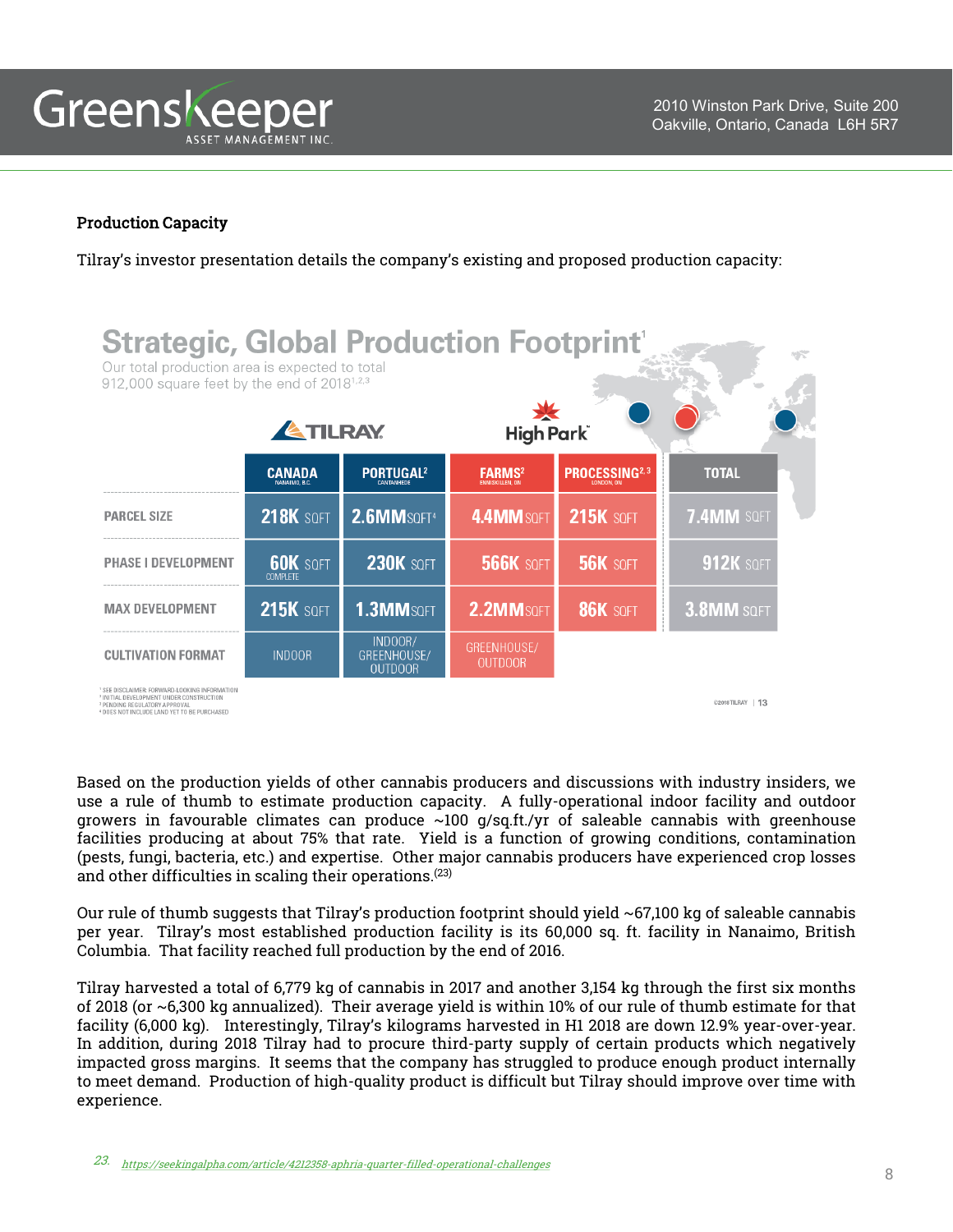#### Aurora Cannabis

| Facility           | Type                 | sq. ft.   | Est. Capacity (kg/yr) | Est. Yield $(g/sq.fr/yr)$ |
|--------------------|----------------------|-----------|-----------------------|---------------------------|
| Aurora Mountain    | Indoor               | 55,200    | 4,800                 | 87                        |
| Aurora Vie         | Indoor               | 40,000    | 4,000                 | 100                       |
| Aurora Eau         | Indoor               | 48,000    | 4,500                 | 94                        |
| Aurora Sky         | Automated greenhouse | 800,000   | 100,000               | 125                       |
| Aurora Sun         | Hybrid greenhouse    | 1,200,000 | 150,000               | 125                       |
| Aurora Nordic 1    | Hybrid greenhouse    | 100,000   | 8,000                 | 80                        |
| Aurora Nordic 2    | Hybrid greenhouse    | 1,000,000 | 120,000               | 120                       |
| CanniMed           | Indoor               | 97,000    | 19,000                | 196                       |
| MedReleaf Markham  | Indoor               | 55,000    | 7,000                 | 127                       |
| MedReleaf Bradford | Indoor               | 210,000   | 28,000                | 133                       |
| MedReleaf Exeter   | Indoor               | 1,000,000 | 105,000               | 105                       |
|                    |                      | 4,605,200 | 550,300               | 119                       |

Source: Aurora Investor Presentation, Sedar Filings, GreensKeeper

We have also reviewed the production forecasts of other major producers including Aurora Cannabis (see table above). Based on Aurora's most-recent investor presentation, they are forecasting an average yield of approximately 119 g/sq.ft./yr. We would also point out that most of these figures are production estimates and not realized production to date. Through discussions with other producers we have learned that cannabis is a finicky plant and difficult to grow at scale. We are skeptical that these yield targets will be met.

For instance, Aurora Mountain is Canada's first purpose-built indoor facility and is described by Aurora as "state of the art". The facility has been in operation since 2014. However its estimated annual capacity is only 4,800 kg. or 87 g/sq.ft./yr. Cannimed's indoor facility is estimated to yield 196 g/sq.ft./yr. In its last reported quarter prior to being acquired by Aurora earlier this year, that facility was yielding at the rate of 37 g/sq.ft./yr. In other words, the estimated yield is theoretical at this point. Perhaps this target will be met over time as the company scales. We will be monitoring their progress.

Our point is that an assumption of 100 g/sq.ft./yr of production from Tilray for its indoor (Nanaimo) and outdoor (Portugal) facilities and 75% of that rate for its greenhouse facilities is probably generous. Nevertheless we assume those yields in our financial model.

Based on our estimates, Tilray's current and proposed production facilities should eventually produce approximately 67,100 kg/year of saleable cannabis (24,650 kg for the medical and 42,450 kg for the recreational market). These are not current production estimates as certain facilities remain under construction. (24) We have assumed that Tilray will complete construction, obtain all necessary licenses and will achieve these production levels by the end of 2020. The table on the next page shows our production estimate by facility. The company has stated that it will have production capacity of 150,000 kg at these facilities by the end of 2019. In our opinion, that figure will prove to be overly optimistic.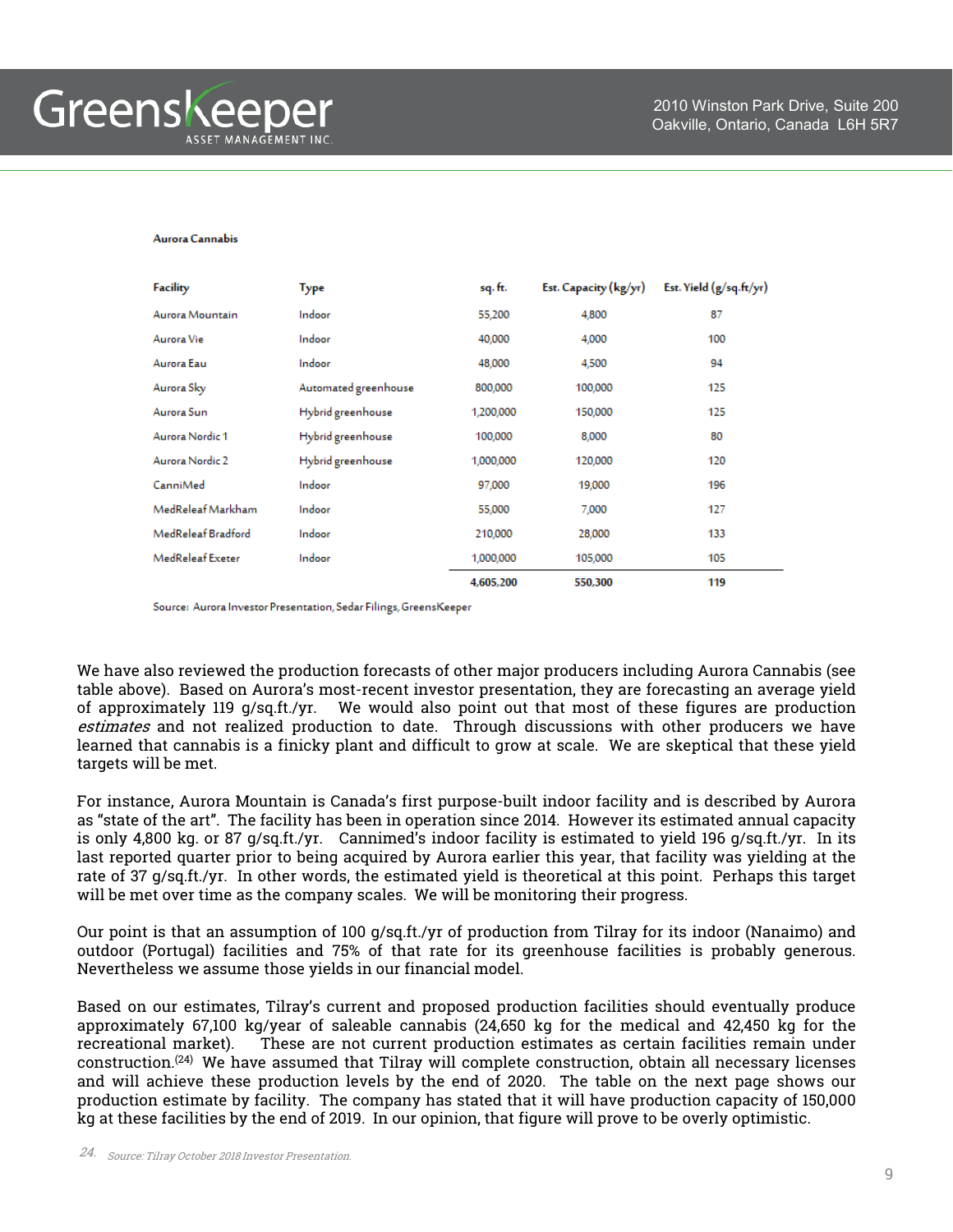Greenskeeper ASSET MANAGEMENT INC

|                 |                                   | Licensed to |                       |                | <b>Est. Production</b> |                                                     |
|-----------------|-----------------------------------|-------------|-----------------------|----------------|------------------------|-----------------------------------------------------|
| <b>Facility</b> | <b>Production Status</b>          | Produce?    | <b>GMP Certified?</b> | <b>Sq. Ft.</b> | Capacity (kg/yr)       | <b>Desciption</b>                                   |
| Nanaimo, BC     | Full utilization at end of 2016   | Yes         | Yes                   | 60,000         | 6,000                  | indoor - will supply medical market                 |
| Portugal        | First harvest Fall 2018           | Yes         | Application submitted | 109,000        | 8,175                  | greenhouse - will supply medical market             |
| Portugal        | First harvest Fall 2018           | Yes         | Application submitted | 65,000         | 4,875                  | processing facility                                 |
| Portugal        | First harvest Fall 2020           | Yes         | Application submitted | 56,000         | 5,600                  | outdoor - will supply medical market                |
| London, ON      | n/a                               | Yes         | n/a                   | 56,000         | 0                      | processing facility                                 |
| Enniskillen, ON | First harvest before legalization | Yes         | n/a                   | 435,600        | 32,670                 | greenhouse/outdoor - will suply recreational market |
| Enniskillen, ON | First harvest before legalization | Yes         | n/a                   | 56,000         | 4,200                  | Phase I - processing space                          |
| Enniskillen, ON |                                   | Yes         | n/a                   | 74,400         | 5,580                  | - ?                                                 |
|                 |                                   |             |                       | 912.000        | 67.100                 |                                                     |

Source: GreensKeeper, Tilray Presentations and SEC filings.

## Financial Analysis and Valuation

As of June 30, 2018, Tilray's sales outside of Canada have been immaterial (less than 4% of sales).<sup>(25)</sup> As legalization of the recreational market only took place in October 2018, we know that prior sales were exclusively to the medical market. The table below summarizes Tilray's realized revenues and costs per gram equivalents sold (see Appendix for definition).

| <b>US\$</b>                | 2015   | 2016   | 2017   | H <sub>1</sub> 2018 |
|----------------------------|--------|--------|--------|---------------------|
| Avg. net selling price / g | \$5.86 | \$5.41 | \$6.52 | \$5.94              |
| Avg. cost / g sold         | \$5.55 | \$4.04 | \$2.84 | \$2.81              |
| Avg. Gross Profit / g      | \$0.31 | \$1.37 | \$3.68 | \$3.13              |
| Avg. Gross Margin (%)      | 5.3%   | 25.3%  | 56.4%  | 52.7%               |

Source: GreensKeeper, Tilray Presentations and SEC filings.

Tilray's net selling prices appear to have stabilized at approximately \$6.00/g. Production costs have declined, likely due to improving yields however they have recently stalled. Other large producers (Canopy, Aurora, Cronos, Aphria) are currently reporting gross margins in the 43%-74% range ignoring IFRS fair value adjustments. Based on conversations with industry participants, these gross margins may be overstated in certain cases as some variable "cost of goods sold" are being shifted to operating expenses (it may be an accounting grey area). Nevertheless, we will assume that Tilray's margins will remain healthy and may even improve in time. We use a range of 50% to 70% gross margins in our model.

Wholesale prices for the recreational market are estimated to be in the CAD\$4.00 to \$6.00/g range (US\$3.05 to \$4.58/g). They are also forecasted to decline as supply increases. Our model ignores that headwind and assumes that Tilray can maintain wholesale selling prices at these levels.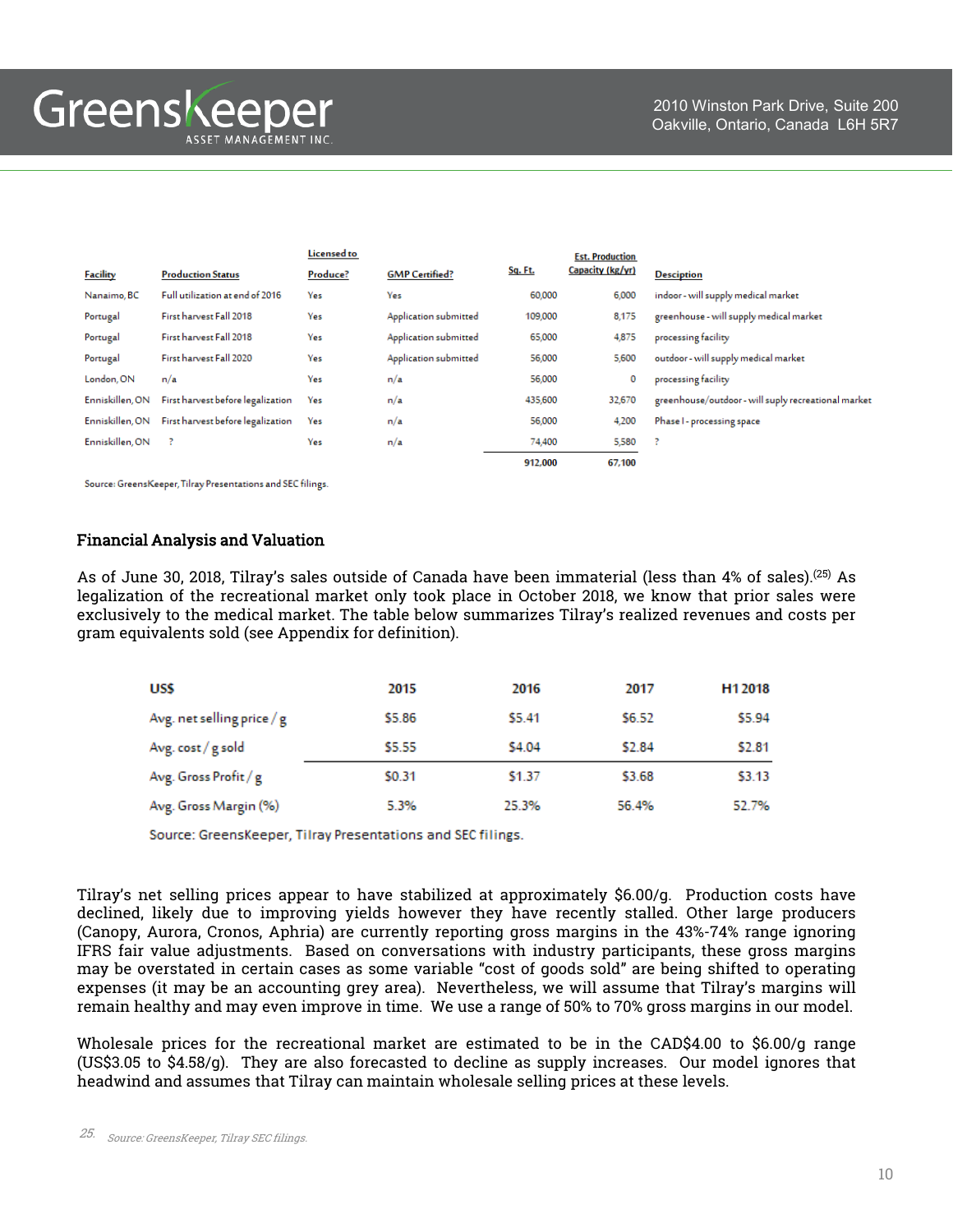Due to lower-priced recreational cannabis and increased convenience, the medical market is likely to migrate to the recreational channel. That phenomenon appears to have happened in Colorado as medical cannabis sales are starting to decline in absolute dollars.<sup>(26)</sup> We have ignored that potentially negative impact for the purposes of our analysis. We assume that medical cannabis sales will ultimately average between CAD\$5.00 to \$7.00/g (US\$3.81 to \$5.34/g). The company recently averaged \$5.94/g but that figure will likely continue to decline.

The table below summarizes our major assumptions discussed above:

Greenskeeper

ASSET MANAGEMENT INC.

| <b>Key Assumptions</b> |                        |        |                        |        |  |
|------------------------|------------------------|--------|------------------------|--------|--|
|                        |                        | Low    | Base                   | High   |  |
| Segment                | Production Volume (kg) |        | Avg. Selling Price / g |        |  |
| Recreational           | 42,450                 | \$3.05 | \$3.81                 | \$4.58 |  |
| Medical                | 24,650                 | \$3.81 | <b>S4.58</b>           | \$5.34 |  |
|                        |                        |        | <b>Gross Margin</b>    |        |  |
| Recreational           |                        | 50.0%  | 60.0%                  | 70.0%  |  |
| Medical                |                        | 50.0%  | 60.0%                  | 70.0%  |  |

Our financial model also ignores the potential dilution from grants of stock-based compensation. Finally, we have made the following additional assumptions which we believe give the company a more favourable (higher) valuation:

- Operating expenses at maturity of \$50 million per year. The company's current operating expense run rate is over \$60 million (or \$38 million excluding share-based compensation). It will likely rise above our estimate as Tilray grows its team and incurs higher depreciation expenses.
- No additional financing/dilution required to complete construction of announced production facilities
- An income tax rate of 20%
- A generous price-to-earnings (P/E) multiple of 30x at full production in 2020. We also illustrate the company's potential future valuation at a lower (but still lofty) 20x multiple.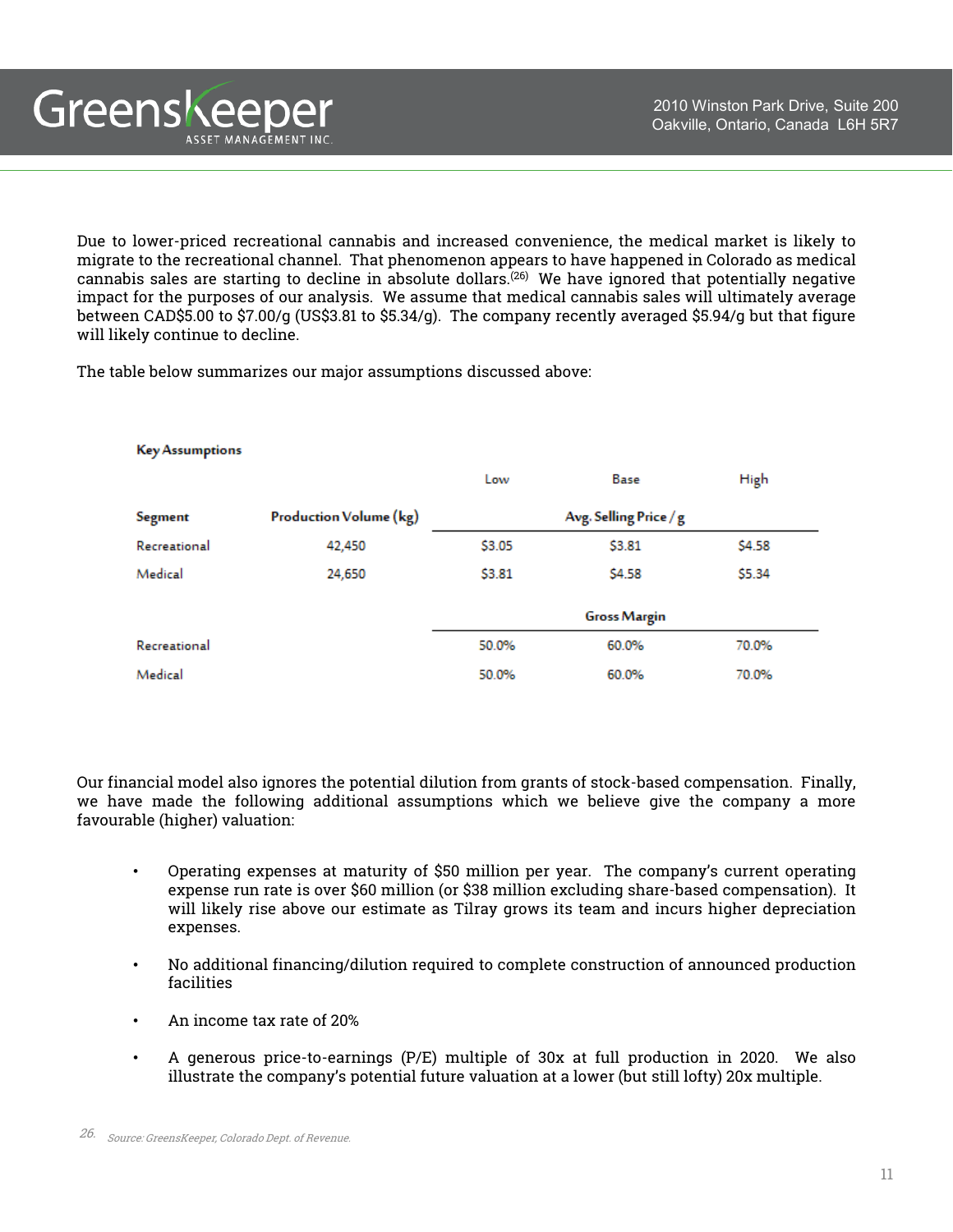Based on the foregoing, we derive a straightforward financial model for Tilray based on its announced production capacity which is scheduled to come on line by 2020. According to S&P Capital IQ, analyst consensus EBIT for 2020 is currently \$52.2 million which is more than 50% below our base case scenario and also below our low case scenario. In other words, we believe that the favourable assumptions that we have made throughout our model will be difficult for Tilray to actually achieve.

Our fair value estimate in our base case scenario is \$15.85 to \$23.77. This is a significant discount to the current stock price of \$108.08.

|                           | Low           | Base            | High            |
|---------------------------|---------------|-----------------|-----------------|
| Revenue                   | \$223,450,625 | \$274,614,375   | \$325,778,125   |
| <b>Gross Profit</b>       | \$111,725,313 | \$164,768,625   | \$228,044,688   |
| <b>Gross Margin</b>       | 50.0%         | 60.0%           | 70.0%           |
| <b>OPEX</b>               | \$50,000,000  | \$50,000,000    | \$50,000,000    |
| <b>EBIT</b>               | \$61,725,313  | \$114,768,625   | \$178,044,688   |
| Interest Expense          | \$22,500,000  | \$22,500,000    | \$22,500,000    |
| <b>EBT</b>                | \$39,225,313  | \$92,268,625    | \$155,544,688   |
| Income Tax (20%)          | \$7,845,063   | \$18,453,725    | \$31,108,938    |
| Net Income                | \$31,380,250  | \$73,814,900    | \$124,435,750   |
|                           |               |                 |                 |
| P/E M(x)                  | 30.0x         | 30.0x           | 30.0x           |
| Implied Market Cap.       | \$941,407,500 | \$2,214,447,000 | \$3,733,072,500 |
| Shares o/s (basic)        | 93,144,042    | 93,144,042      | 93,144,042      |
| <b>Implied Fair Value</b> | \$10.11       | \$23.77         | \$40.08         |
|                           |               |                 |                 |
| P/E M(x)                  | 20.0x         | 20.0x           | 20.0x           |
| Implied Market Cap.       | \$627,605,000 | \$1,476,298,000 | \$2,488,715,000 |
| Shares o/s (basic)        | 93,144,042    | 93,144,042      | 93,144,042      |
| <b>Implied Fair Value</b> | \$6.74        | \$15.85         | \$26.72         |

Source: GreensKeeper estimates.

Greenskeeper

ASSET MANAGEMENT INC.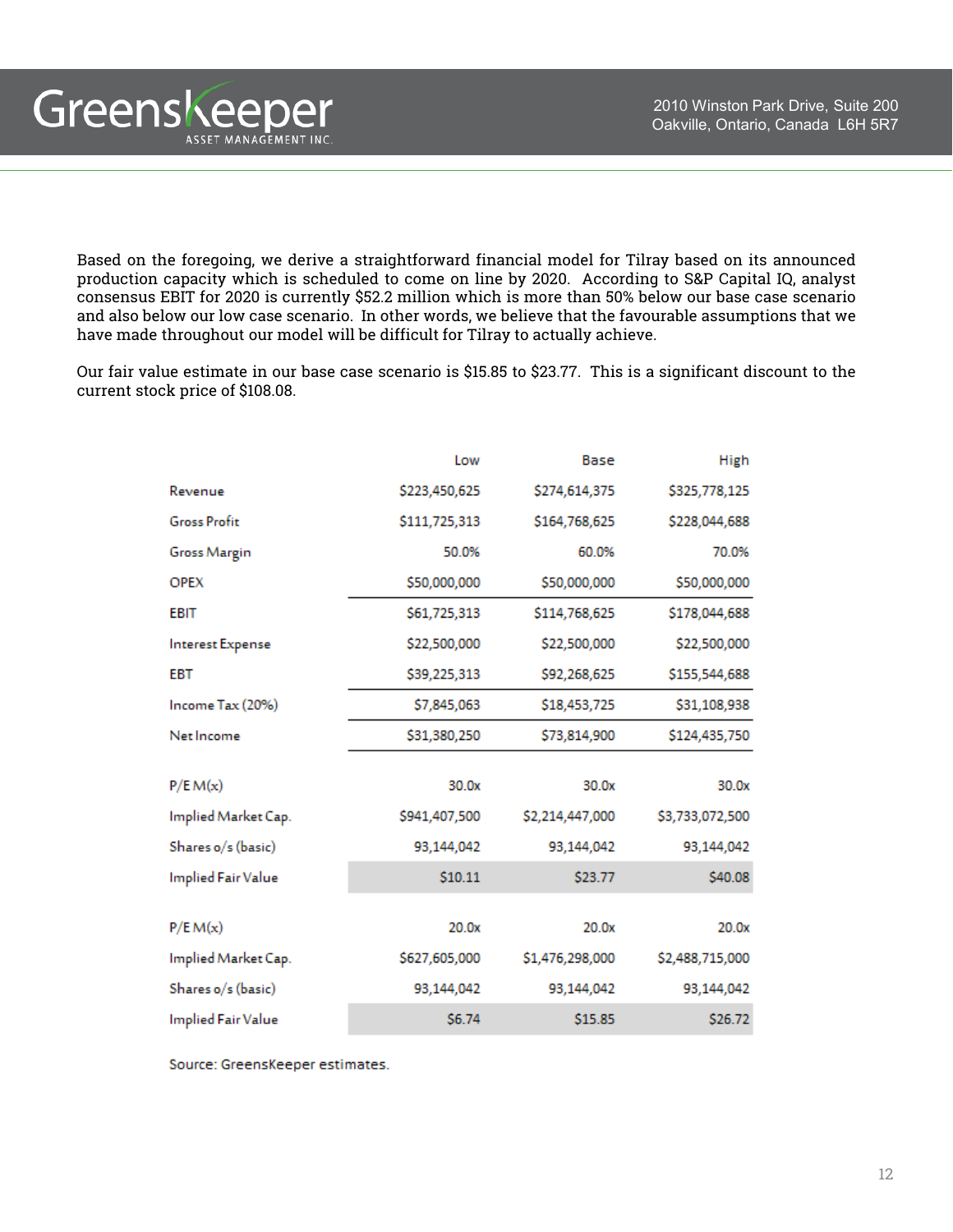As one last check of the reasonableness of our estimates, consider Tilray's October 2018 investor presentation (excerpt below). The company cites Health Canada data showing 269,502 Canadian patients registered to use cannabis for medical purposes at the end of 2017. Tilray's corresponding number for that period is 23,292 patients implying an approximate 8.6% market share.

With a medical market estimate of CAD\$1.3 billion (US\$1.0 billion) in 2024, assuming that Tilray maintains a constant market share produces future medical revenues for Tilray of CAD\$112 million (US\$85 million). Our model predicts revenues for Tilray from medical cannabis in Canada of US\$94 to \$132 million by 2020 (four years earlier). It would be difficult to argue that our model is conservative.



## Bull Case – International and Other Opportunities

Greenskeeper

ASSET MANAGEMENT INC

So what are we missing? Our understanding of the bull case for Tilray and many other cannabis producers is as follows. Investors are really excited about the Canadian recreational market and the possibility of (i) other global markets opening up in the future and (ii) other uses such as cannabisinfused beverages. In other words, Canada's cannabis companies are at the forefront of a massive global market. International opportunities are certain to open up once Canada is oversupplied. There will be plenty of money to be made by everyone involved.

Certain Canadian cannabis companies are in a globally-leading position and potentially deserve a premium valuation as they are well-positioned to capitalize on future opportunities. Analysts have largely bought in to this narrative, simply projecting future revenues and applying ever-increasing revenue multiples to generate escalating price targets. The contract of the contract of  $13$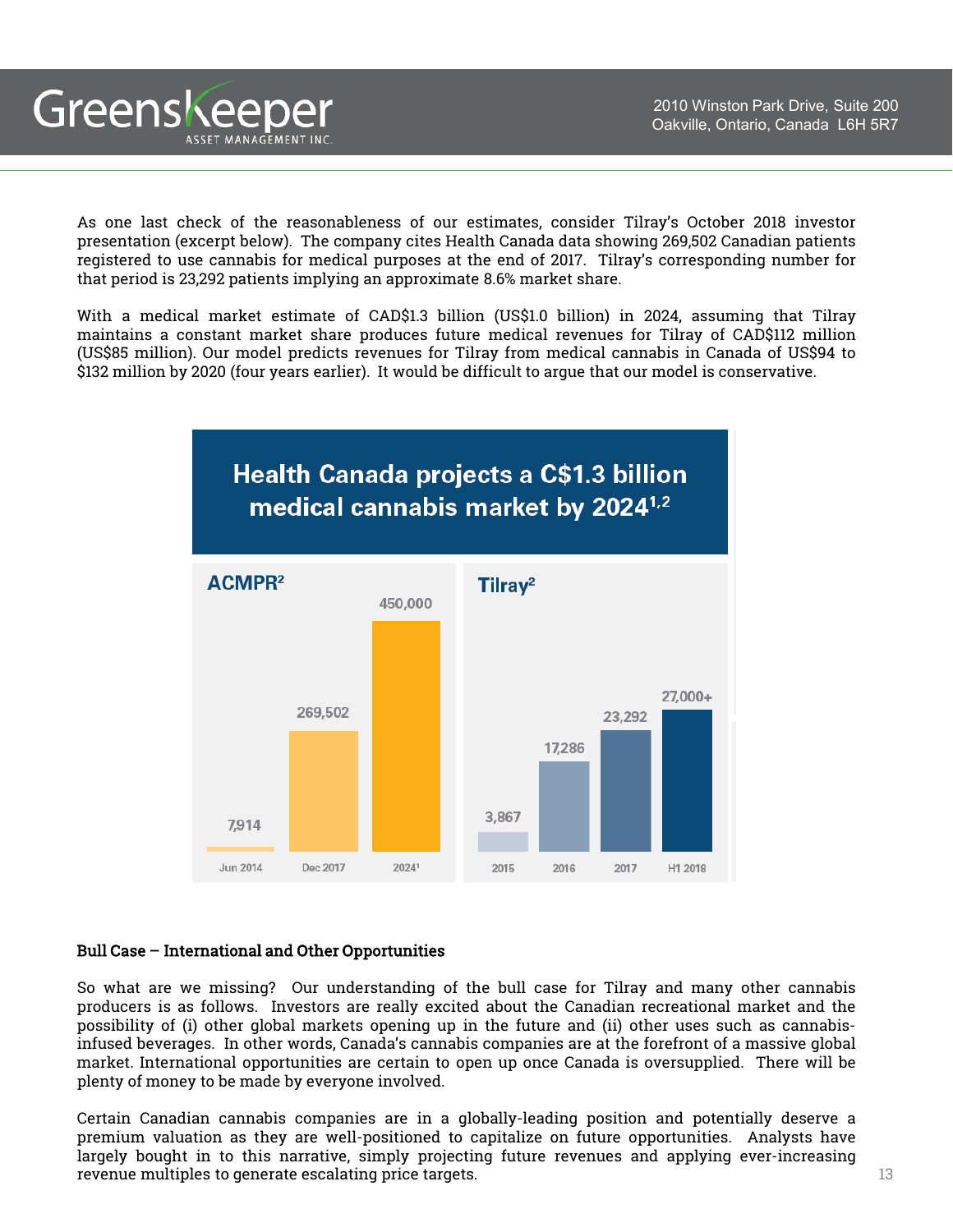The problem we have with this view is that we believe that the future of the cannabis market will prove to be much more difficult than the current valuations can possibly justify. At \$108.08 Tilray is massively overvalued even applying reasonable assumptions, basic laws of economics (supply and demand) and simple math. At our assumed valuation of 20 to 30 times 2020 earnings, we believe that we have given Tilray plenty of credit for any future international and other opportunities that may arise and that they are actually able to capture.

Greenskeeper

ASSET MANAGEMENT INC.

Tilray opens its outdoor facility in Portugal in 2020. The Canadian market (both medical and recreational) is likely to be oversupplied by that time. Oversupply will create downward pressure on selling prices and margins and we believe that near-term international and other opportunities will be insufficient to make up the valuation gap. We agree that cannabis for medical use will likely open up in additional markets over time. However lead times are long due to legislative and regulatory hurdles. If the market is oversupplied, additional production expansion won't help the company grow its way out of its inflated valuation.

Tilray also faces intense competition from current and future licensed producers. This includes emerging international competitors as Australia has already established a cannabis export regime and other countries appear to be contemplating it. In the recreational segment, we expect competition to be even more intense and international markets unlikely to open up quickly due to historical factors and the stigma and risks associated with recreational use.

The risk factor section of Tilray's IPO Prospectus dealing with competition<sup> $(27)$ </sup> is sobering:

"There are currently hundreds of applications for Licensed Producer status being processed by Health Canada… We expect to face additional competition from new market entrants that are granted licenses… or existing license holders that are not yet active in the industry. If <sup>a</sup> significant number of new licenses are granted by Health Canada, we may experience increased competition for market share and may experience downward price pressure on our medical cannabis products as new entrants increase production. We also face competition from unlicensed and unregulated market participants, including individuals or groups that are able to produce cannabis without <sup>a</sup> license similar to that under which we currently produce and illegal dispensaries and black market participants selling cannabis and cannabis based products in Canada."

Tilray has had a medical cannabis production facility fully operational since 2016. Its current revenue run rate is \$38.2 million and the company has yet to earn a profit.

According to Tilray, the use of cannabis for medical purposes is authorized nationally/federally in 29 countries. The company states that it was the first company to legally export medical cannabis from North America to Africa, Australia, Europe and South America. The company also touts its wholesale distribution partnership in Germany to facilitate distribution of products to a network of 16,000 pharmacies announced over a year ago. Tilray's sales of medical cannabis products outside of Canada to date are approximately \$1.3 million.

Tilray's investor presentation states that the company is a Global Pioneer in a \$150 billion market. We are skeptical that the international opportunity will be a material financial contributor for Tilray or other cannabis companies for the foreseeable future. Despite all of the foregoing, Tilray currently has a current market capitalization of \$10.1 billion.

27. Source: Tilray IPO Prospectus - <https://ir.tilray.com/static-files/e9b9f309-2970-4d62-ade7-4d873ed8636c>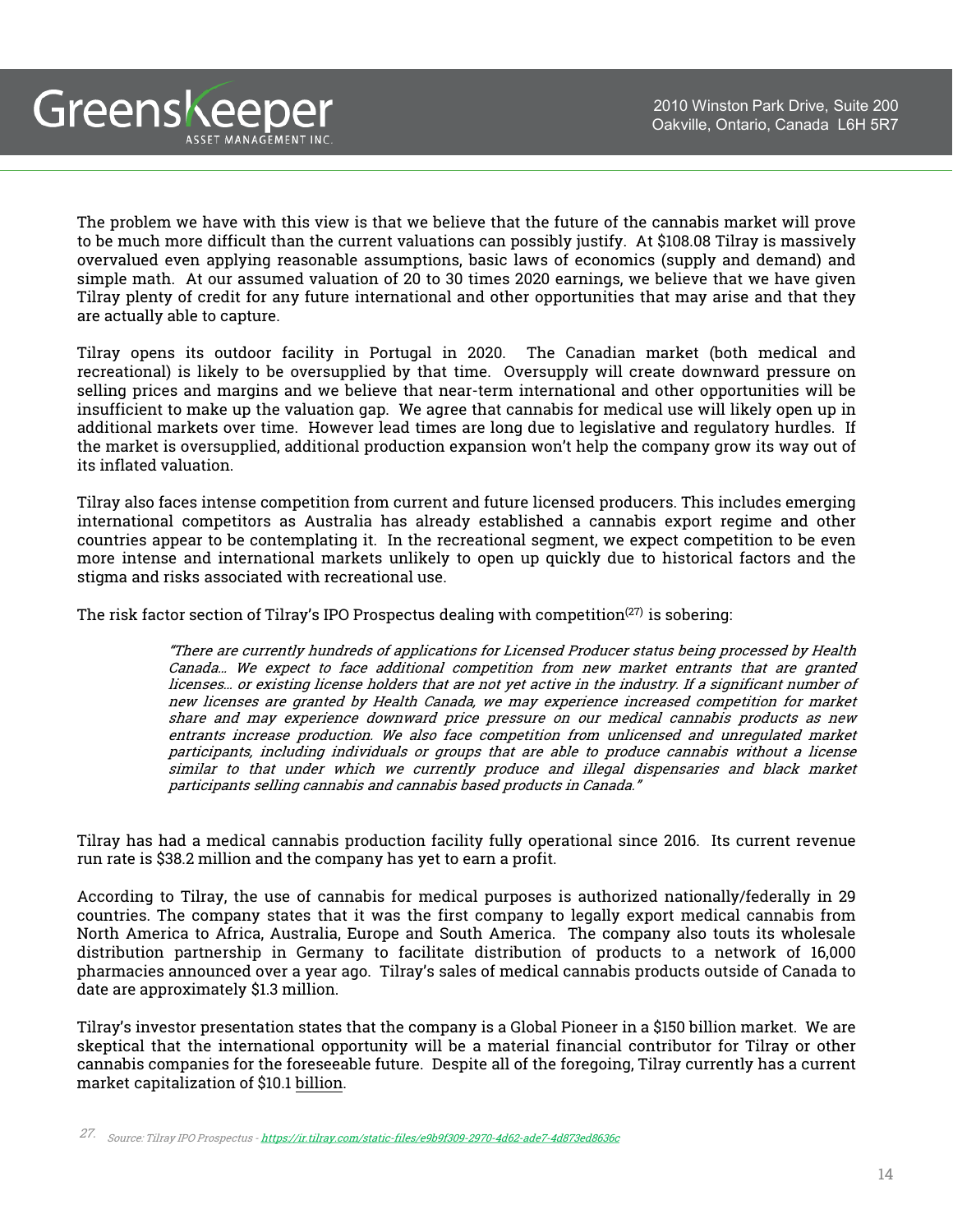

# Near-Term Catalyst

On or about January 15, 2019, the IPO lock-up agreement expires and a total of 66,127,375 of Tilray's subvoting shares become free trading (including the 58,333,333 sub-voting shares and 16,666,667 multi-voting shares owned by Privateer). The company has also granted over 7.9 million stock options and restrictedstock units (RSUs) to employees with a weighted-average price of \$7.44. At current market prices, if exercised these additional shares would give the company an implied market capitalization of \$10.9 billion.

We would point out that in the 3½ months since the completion of the company's IPO there has been very few substantive announcements other than (i) the convertible debenture offering, (ii) supply agreements with a number of Canadian provinces and territories and (iii) receipt of a sales license from Health Canada for Tilray's Enniskellin production facility. These are all positive developments, however most were anticipated and our valuation fully accounts for them. On their own, they certainly do not justify Tilray's 535% share price increase since the IPO.

Given the company's ability and willingness to dilute at \$17.00 per share, we would not be surprised to see lock-up shares come onto the market in January once released. The company's backers are financial professionals. We are financial professionals. Let's put ourselves in their shoes for a minute and assume that after having supported the company financially since startup, we took them public at \$17/share in July. Soon thereafter we watched the stock rocket to \$300 and then decline to below \$110 in short order. We own over 80% of the equity of the company and at \$108 our holdings are still being valued at \$8.1 billion. However we have been restricted from doing anything. Until January 15, 2019. We wouldn't hesitate to sell a meaningful portion of our holdings at current levels if we were in their shoes.

Tilray's current free float (shares not subject to lock-up) is 10,350,000 sub-voting shares. Tilray's average daily trading volume since the IPO is 8,161,076 shares. In other words, almost 79% of the company's freely-tradeable shares have been bought and sold daily. Short interest was 3,158,530 shares as at October 15. Volume, average trade size, volatility and other factors lead us to conclude that the inflated valuation is probably entirely retail-investor driven like much of the recent Canadian cannabis stock trading frenzy.

# Conclusion

We view many Canadian cannabis sector stocks to be in bubble territory driven by rampant retail speculation. Our analysis of Tilray is based on what we believe are reasonable assumptions, basic laws of economics and simple math. Our analysis provides a fair value for the company's shares below \$20.00 versus the current stock price of \$108.08.

The possibility of additional selling of Tilray shares due to the pending expiry of the IPO lock-up combined with nervous investor sentiment due to broader market weakness leads us to conclude that a large selloff in Tilray is entirely possible in the short-term. Accordingly, we have purchased and currently hold Tilray put options (our firm does not take short positions).

Disclosure: The GreensKeeper Value Fund and certain accounts managed by us currently own put options on Tilray and other securities mentioned in this report.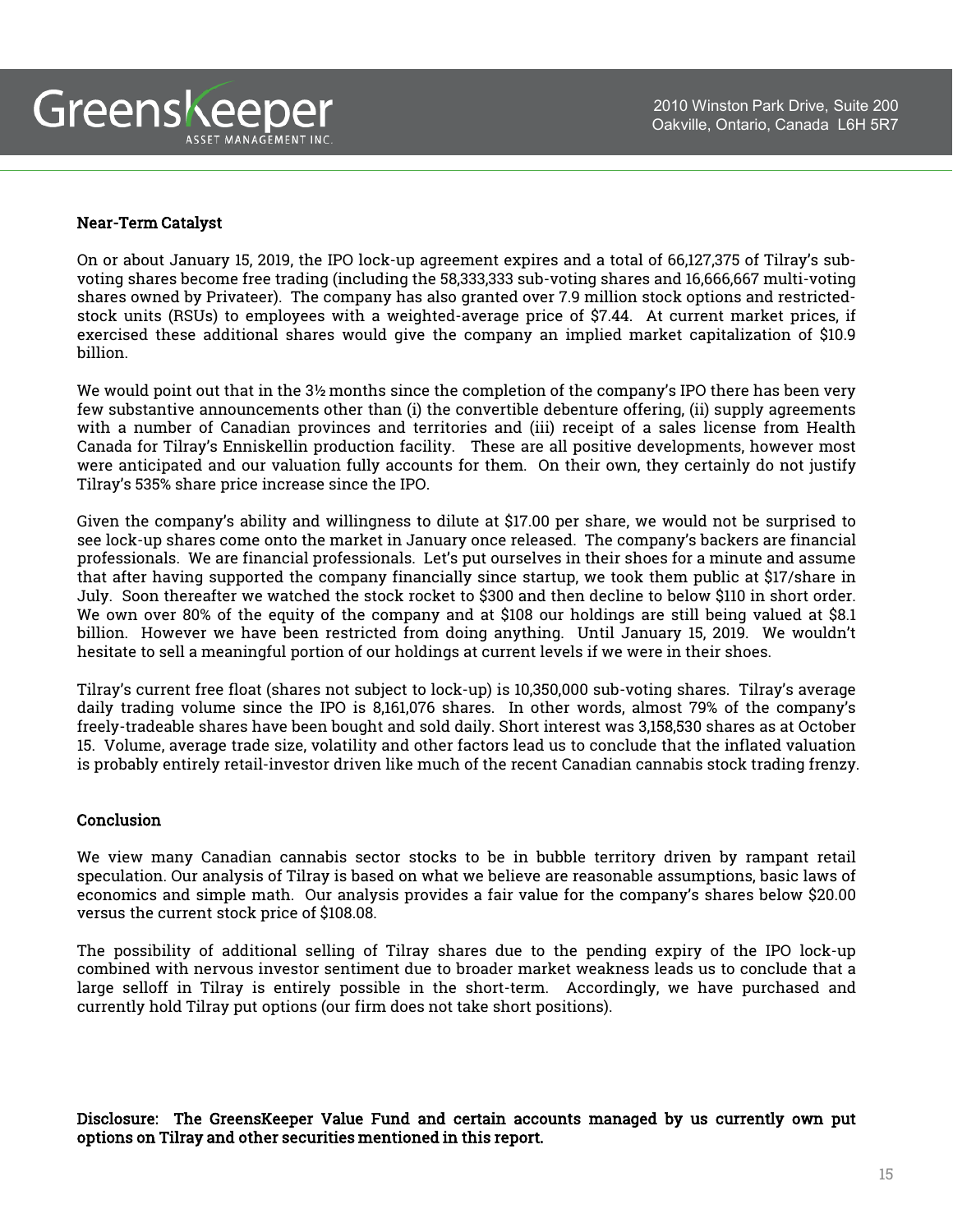

## Appendix

### Tilray defines Kilogram equivalents sold as follows:

We sell two product categories: (1) dried cannabis, which includes whole flower and ground flower; and (2) cannabis extracts, which includes full-spectrum and purified oil drops and capsules. The latter products are converted to flower equivalent grams based on the type and number of dried cannabis grams required to produce extracted cannabis in the form of cannabis oils. This conversion ratio is based on the amount of active cannabinoids in the products rather than the volume of oil. For example, our 40mL oil drops are converted to five gram equivalents. (Source: Tilray IPO Prospectus).

Disclaimer: The views expressed in this report reflect the opinions of the author as of the date of this report. Any views are subject to change at any time based on market or other conditions, and GreensKeeper disclaims any responsibility to update such views. There can be no assurance that such statements will prove accurate and, therefore, readers are advised to rely on their own evaluation of such uncertainties. This report should not be viewed as a solicitation or recommendation to transact in a security or financial product and should not be relied upon as investment advice. Please conduct your own research before making any investment decisions. Neither the author nor GreensKeeper is receiving compensation for this report. GreensKeeper has no business relationship with any company mentioned in this report.